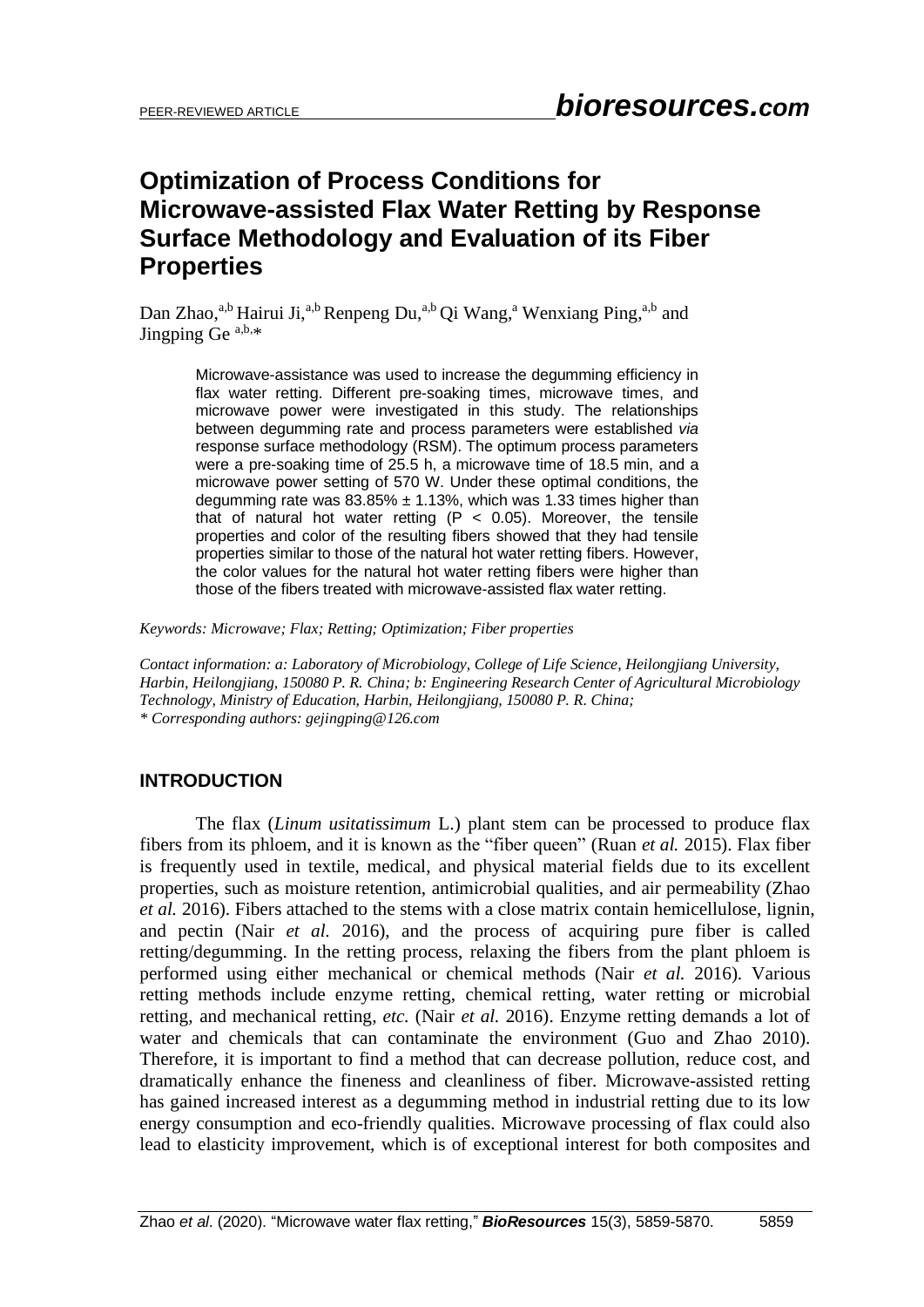geotextiles applications (Li *et al.* 2020). Application of microwave is feasible for flax retting, as it not only can save energy and reduce pollution but also shorten retting time.

Many factors influence the retting efficiency of the microwave-assisted flax water retting process. Response surface parameter (RSM) has been used to investigate the role of singular process parameters and the impact of their interactions when carrying out the responses (Hasni *et al.* 2017). Du *et al.* (2018) attempted to develop a mathematical model to increase the degumming efficiency, and it related the process parameters. This study aimed to explore the microwave-assisted retting process and improve the degumming efficiency of flax. Further, the fiber properties were also examined.

#### **EXPERIMENTAL**

#### **Materials**

Flax seeds were purchased from the Heilongjiang Academy of Agriculture Sciences (Heilongjiang, China) and grown in fields. After 110 d, the flax stems were harvested and dried in preparation for retting.

#### **Methods**

#### *Microwave-assisted water degumming*

Flax stems were prepared by cutting them to equal lengths of 80 mm. Non-retted flax stems weighing 3 g each were soaked in separate 100-mL test tubes with flax bundle and tap water at the ratio of 1:20. The retting experiment lasted for 120 h at 30 °C (Zhao *et al.* 2016). The microwave-assisted/natural hot water degumming (retting) (Nair *et al.* 2015) was performed immediately after the pre-soaking for all samples (Zhao *et al.* 2018). The pre-soaked flax stems were subjected to microwave treatment in a microwave generator (Midea M1-L213C; Midea Group, Beijing, China). After degumming, the flax stems were placed in a ventilated place at room temperature until constant weight, and the fibers were obtained by manually peeling and removing impurities.

#### *Single factor experiment*

To evaluate the optimal degumming conditions for flax, the pre-soaking time, microwave time, and microwave power were studied using the 'one factor at a time approach' (keeping the rest factor constant) in order to estimate degumming rate in microwave-assisted water degumming system. To assess the optimum pre-soaking time, flax stems were water-soaked for times ranging from 0 h to 24 h. The optimal microwave time for degumming rate was determined ranging from 7 min to 21 min, keeping all other parameters at their optimum level. To evaluate the effect of microwave power on the degumming rate, experiments were conducted at 100, 200, 400, 550, and 700 W, while keeping other parameters at optimum level. The rated power of the household microwave ovens is 700 W. So one can choose different working positions during work, such as 20%, 40%, 60%, 80%, and 100%. Therefore, the actual working power was estimated according to the rated power.

#### *Evaluation of degumming efficiency*

The degumming efficiency was measured with the Fried test. Fried test scores reflect the degree of degumming between plant phloem fiber and wood core fiber (Rognes *et al.* 2000). The degree of flax retting was calculated according to the average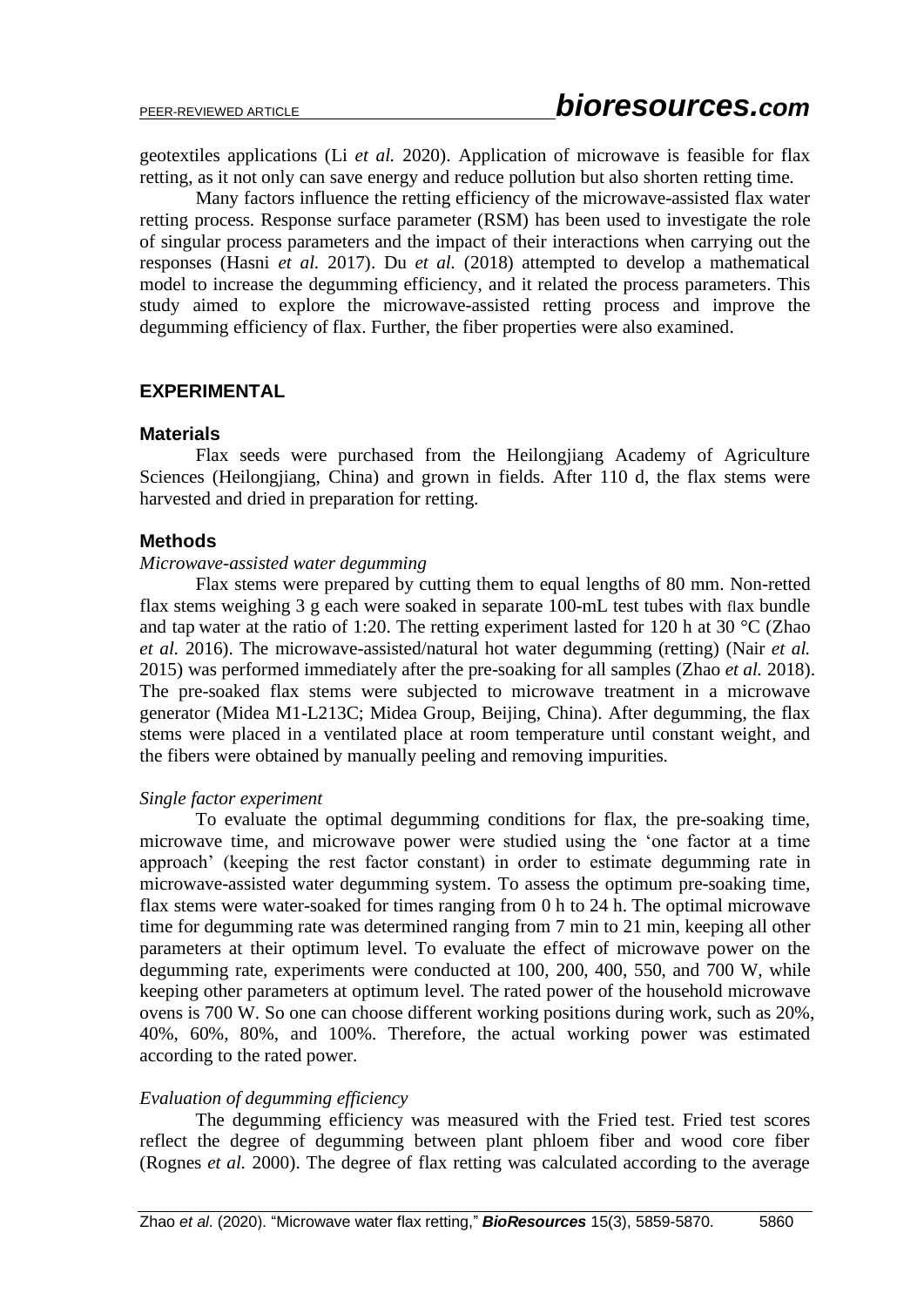score (Zhang *et al.* 2000). Because Fried test scores can be subjective, the percentage change in weight loss of flax stem from non-retted to microwave-assisted water-retted flax phloem, *i.e.*, the degumming rate, was also detected.

### *Experimental design*

The system of microwave-assisted water retting involves interactions among several variables; thus, traditional methods were inefficient for optimizing the process (Ruan *et al.* 2015). The central composite design (CCD), which is the standard RSM, was employed for microwave-assisted water retting. Table S1 presents the experimental range of each variable and the levels of the independent variables. To obtain the optimum combination and influence of parameters on the microwave-assisted water retting, 20 experiments were performed in this reaction research, as considered necessary by the CCD (Table S2). The fit of the model was evaluated by means of two diagnostic residuals (Hasni *et al.* 2017). The test of statistical significance was performed on the total error criteria with a confidence level of 95%. The fitted polynomial equation was as follows (Eq. 1),

$$
Y = \beta_0 + \sum_{i=1}^{k} \beta_i x_i + \sum_{i=1}^{k} \beta_{ii} x_i x_i + \sum_{i < j} \sum \beta_{ij} x_i x_j \tag{1}
$$

where *Y* is the response,  $\beta_0$ ,  $\beta_i$ ,  $\beta_{ii}$ ,  $\beta_{ii}$  are constant coefficients, and  $x_i$ ,  $x_j$  are the coded independent variables or factors.

### *Fiber properties*

According to the GB/T 17345-31 (2008) standard, the weight loss, strength, long fiber ratio (Hassan *et al.* 2004), and ratio variation of strength were determined. The color of the flax fibers was evaluated by the CIE 1976 *L*\*, *a*\*, *b*\* color space *via* the method of Saltzman (1981); *L*<sup>\*</sup>, *a*<sup>\*</sup>, and *b*<sup>\*</sup> represent the whiteness/darkness, redness/greenness, and yellowness/blueness of the color of fibers, respectively. A fiber sample of approximately 20 mm in width and 10 mm thick was taken and put on a blank sheet of paper. The 5 to 6 points of each sample were chosen and determined *via* a tristimulus colorimeter, and the average values were recorded (Minolta Co., Ltd., Tokyo, Japan) (Ruan *et al.* 2015). Micrographic observation was performed by microscope (Olympus BX43; Olympus Corporation, Tokyo, Japan).

### *Statistical analysis*

The data in this study were each obtained from three independent experiments, and the mean value  $\pm$  standard deviation (SD) is presented. The experimental design was performed with the statistical software Design Expert (version 7.0.0, Stat-Ease, Minneapolis, MN, USA). In addition, JMP 9.0.2 (SAS Institute Inc., Cary, NC, USA) software was used to analyze statistical data.

# **RESULTS AND DISCSUSSION**

# **Effect of One Factor at a Time Experiments for Microwave-assisted Water Retting**

#### *Effect of pre-soaking time*

Pre-soaking time is a key factor that directly influences the retting efficiency of flax. Figure 1 depicts the pre-soaking time for the Fried test and degumming rate of flax.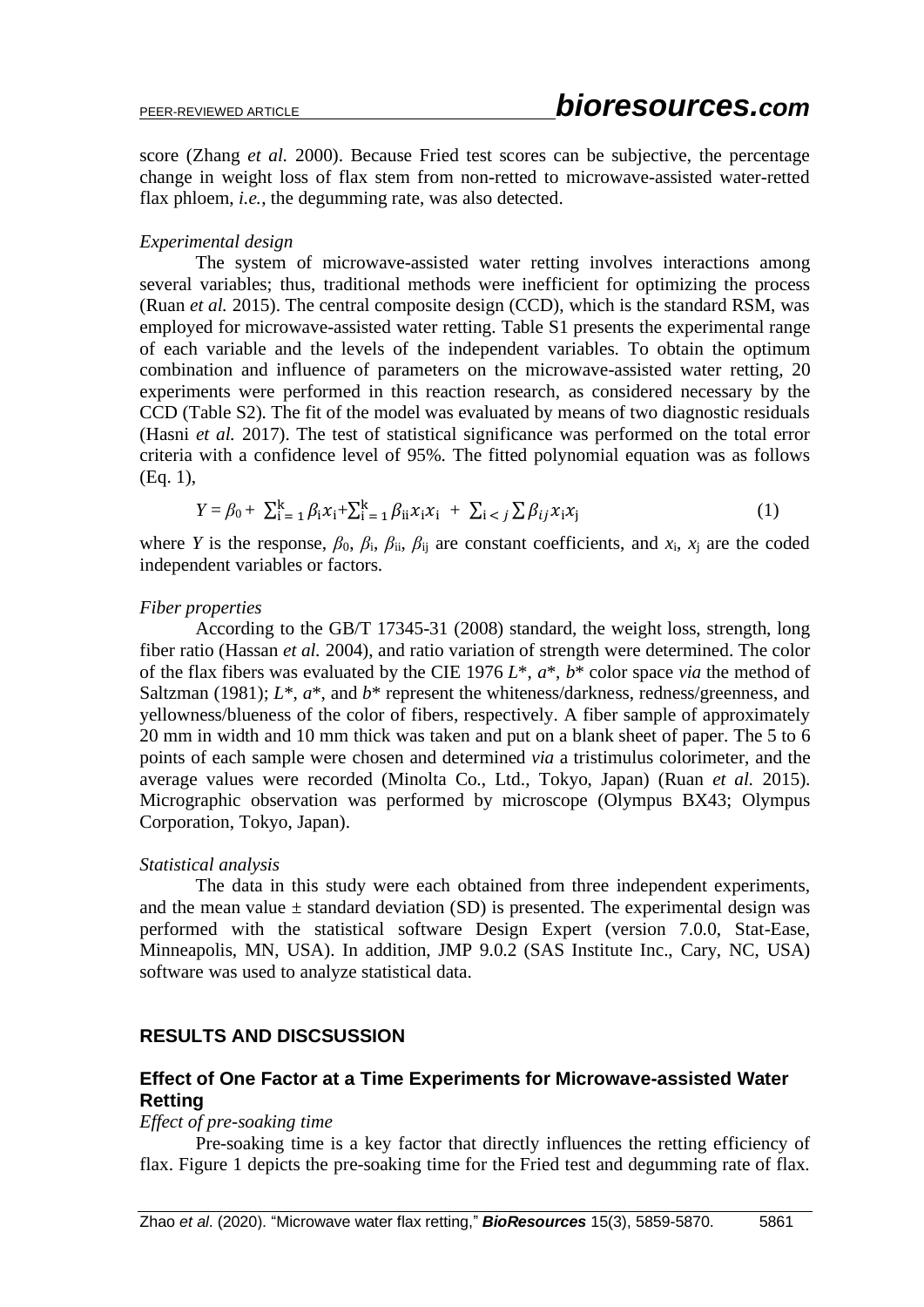The result of the Fried test showed that the degree of degumming improved significantly  $(P < 0.05)$  as pre-soaking time increased. Figure 1b revealed that the degumming rate increased significantly as the pre-soaking duration increased ( $P < 0.05$ ). The degumming rate increased  $10.92\% \pm 0.23\%$  when the pre-soaking time was increased from 4 h to 12 h. However, changing the pre-soaking time from 12 h to 20 h produced an increase of only 3.03%  $\pm$  0.07%, and the degumming rate did not change after 20 h. Similar results on pre-soaking time and flax degumming were found in previous research (Nair *et al.* 2016). However, Nair *et al.* (2013) reported that the maximum degumming efficiency was reached when flax stems were pre-soaked for 24 h, which suggests a longer duration than that identified in this study.



**Fig. 1.** Degumming efficiency of microwave-assisted water retting with different pre-soaking times: a) Fried test results, b) Degumming rate

### *Effect of microwave time*

Research was also conducted to identify the optimum microwave time, and it was found that as the microwave time increased from 7 min to 15 min, the Fried test scoring increased (Fig. 2a). Over 75% of its scoring on the Fried test was retained after 15 min of microwave.



**Fig. 2.** Degumming efficiency of microwave-assisted water retting with different microwave times: a) Fried test results, b) Degumming rate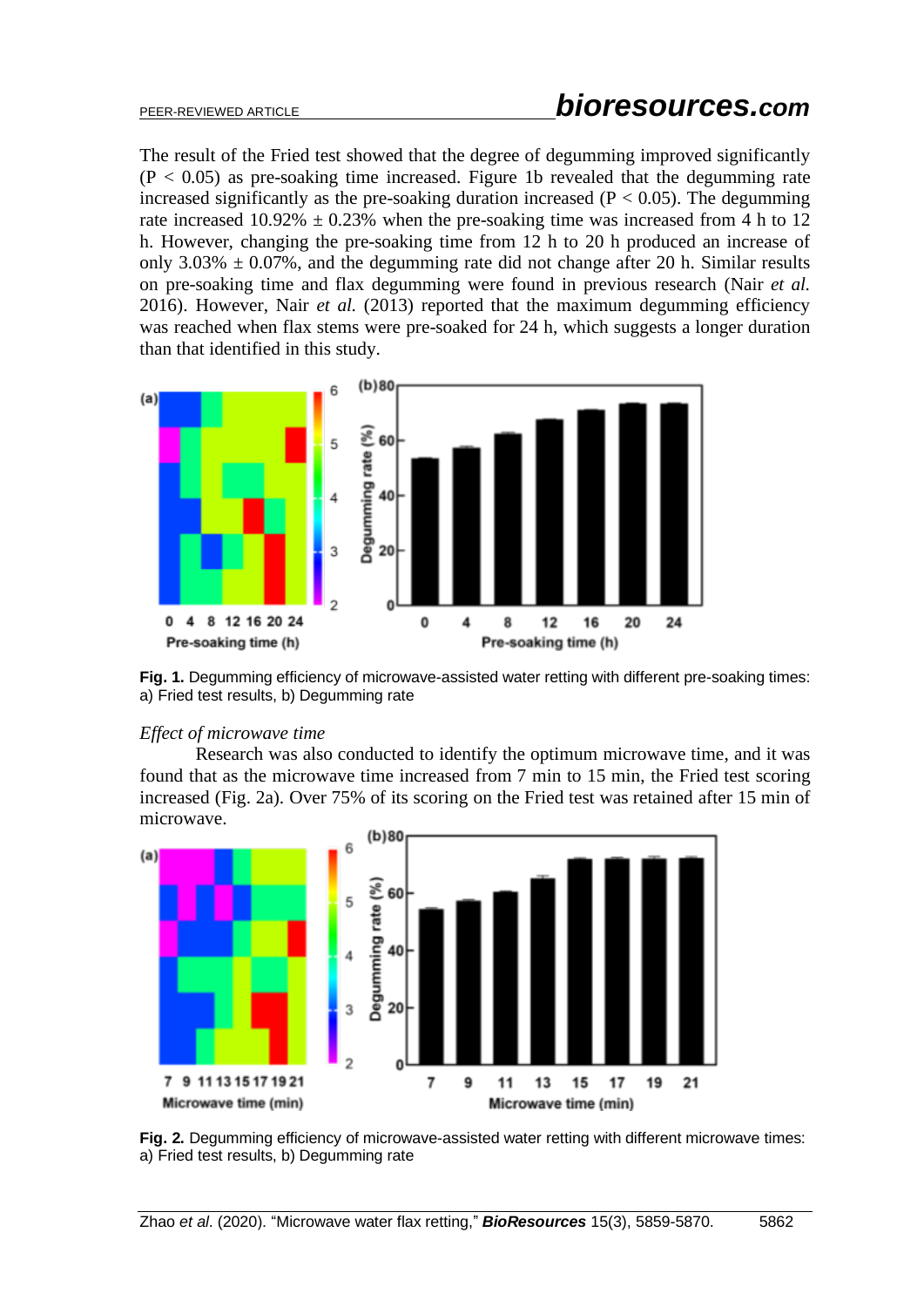Figure 2b shows that the degumming rate significantly ( $P < 0.05$ ) increased as microwave time increased. This was due to the influence of microwave in damaging the strong pectin bonds that adhered to the flax fiber; this influence is called the "non thermal-effect" of microwave processing (De la Hoz *et al.* 2005). However, beyond 15 min, there was marginal additional change, and the change graph shows a plateau. All water was evaporated as microwave time increased and the over-heating of plant stems occurred, which could result in low quality fiber (Nair *et al.* 2016). Therefore, 15 min was selected as the microwave time with maximum degumming rate of  $71.15\% \pm 1.47\%$ . This result was similar to the results of Nair *et al.* (2013).

#### *Effect of microwave power*

The experiments were conducted by varying the microwave power. As shown in Fig. 3a, after reaching 550 W of microwave power, the Fried test scores were all above 75%, which was higher ( $P < 0.05$ ) than the scores obtained from 100 W to 400 W. Fried test scores were more stable under high power conditions, and approximately 100% of the scores remained after treatment at 700 W. Figure 3b revealed that the degumming rate significantly increased as microwave power increased ( $P < 0.05$ ). This was because the non-thermal and thermal influence of microwave power facilitated the hydrolysis of pectin (Tsubaki and Azuma 2011). The overall conversion increased to  $74.31\% \pm 2.06\%$ when microwave power increased to 550 W. The percentage increase in the degumming rate was  $> 70\%$ , which was significantly (P  $< 0.05$ ) greater than the degumming rates achieved with lower microwave power (< 400 W). However, a further increase in microwave power resulted in a decrease of the percentage degumming rate to 73.17%  $\pm$ 1.24 %.



**Fig. 3.** Degumming efficiency of microwave-assisted water retting with different microwave power levels: a) Fried test scores, b) Degumming rate

# **Optimization of Retting Process by CCD**

Optimization of the microwave-assisted retting process was carried out using 3 factors at three levels, which required a total of twenty runs. Table 2 shows the mean predicted and experimental values according to the quadratic model of pre-soaking time (A), microwave time (B), and microwave power (C) used to predict degumming rate. The analysis of variance (ANOVA) and regression analysis results of the model are shown in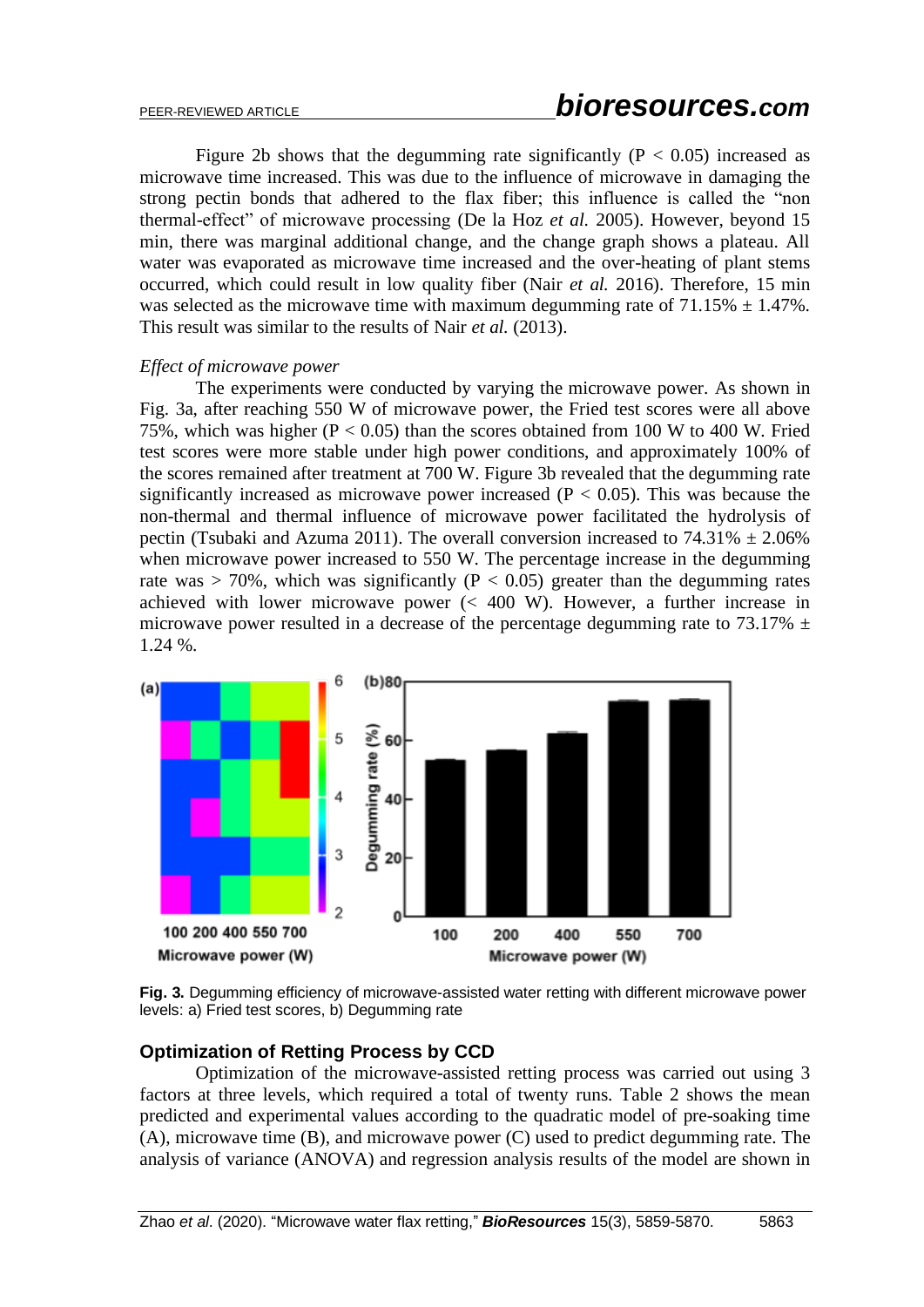Table 1. Because of the lower P value and higher F value, the results indicated that the model was highly significant at the 95% confidence level. The "Lack of Fit F-value" of 0.1149, implies that the Lack of Fit is not significant relative to the pure error. Non-significant lack of fit is good for the model to fit. (Singh *et al.* 2018). The adjusted coefficient of determination (Adj  $\mathbb{R}^2$ ) and the coefficient of determination ( $\mathbb{R}^2$ ) were 0.8561 and 0.9243, respectively. The  $\mathbb{R}^2$  of model was close to unity 1, which indicated that the developed model of the degumming rate was representative of the process (Hasni *et al.* 2017). The value of adequate precision was 8.968, and the adequate precision obtained in this study was greater than 4.0, which indicated that this response had better precision and reliability (Ikrang and Umani 2019; Luo *et al.* 2019). In addition, the model was suitable for experimental relationships between the response and the variables (Anwar *et al.* 2017). The regression equation that describes the effects of the retting process variables on the degumming rate in terms of the actual values of the variable is given in Eq. 2:

Degumming rate (%) = 77.44 + 8.12 × A + 5.97 × B + 8.51 × C + 6.92 × AB - 10.77 × A 2 - 11.19 × B 2 - 6.38 C 2 (2)

| Factor                                                                                                   | <b>Coefficient Estimate</b> | F-value | P >  F     |  |  |  |
|----------------------------------------------------------------------------------------------------------|-----------------------------|---------|------------|--|--|--|
| Intercept                                                                                                |                             | 13.56   | $0.0002**$ |  |  |  |
| A                                                                                                        | 8.11                        | 17.65   | $0.0018**$ |  |  |  |
| B                                                                                                        | 5.97                        | 9.54    | $0.0115*$  |  |  |  |
| C                                                                                                        | 8.51                        | 19.36   | $0.0013**$ |  |  |  |
| $A^*B$                                                                                                   | 6.92                        | 7.50    | $0.0209*$  |  |  |  |
| $A^{\star}C$                                                                                             | 1.26                        | 0.25    | 0.6295     |  |  |  |
| $B^{\ast}C$                                                                                              | $-1.41$                     | 0.31    | 0.6891     |  |  |  |
| $\mathsf{A}^2$                                                                                           | $-10.77$                    | 32.71   | $0.0002**$ |  |  |  |
| B <sup>2</sup>                                                                                           | $-11.19$                    | 35.32   | $0.0001**$ |  |  |  |
| $C^2$                                                                                                    | $-6.38$                     |         | $0.0069**$ |  |  |  |
| Lack of Fit                                                                                              |                             | 3.18    | 0.1149     |  |  |  |
| $R^2$ = 0.9243 Adj R <sup>2</sup> = 0.8561                                                               | Adeq precision = $8.968$    |         |            |  |  |  |
| $P < 0.05$ indicate model terms are significant*, $P < 0.01$ indicate model terms are very significant** |                             |         |            |  |  |  |

Response surface plots and contour plots for expansion ratio and porosity were generated as a function of two independent variables, while other independent variables were kept at their centre point. Figure 4 shows the estimated response function and the effects of the independent variables (A, B, and C) on the dependent variables values. The convex surface plots indicated that there was a maximum predicted value of response variables. The results showed that the interactions among pre-soaking time and microwave retting time significantly affected the degumming rate  $(P = 0.0209 < 0.05)$ (Fig. 4). The degumming rate reached a highest value when the level of pre-soaking time, microwave time, and microwave power were 0.56, 0.40, and 0.69, respectively. The optimum conditions for degumming rate predicted by the model were found as a pre-soaking time of 25.6 h, a microwave time of 28.45 min, and a microwave power of 569 W. However, considering the actual operating conditions, the pre-soaking time, microwave time, and microwave power were adjusted to 25.5 h, 18.5 min, and 570 W, respectively. Nair *et al.* (2013) reported that flax has a better retting efficiency when soaked for 24 h and exposed to microwave retting for 20 min. Based on these results, a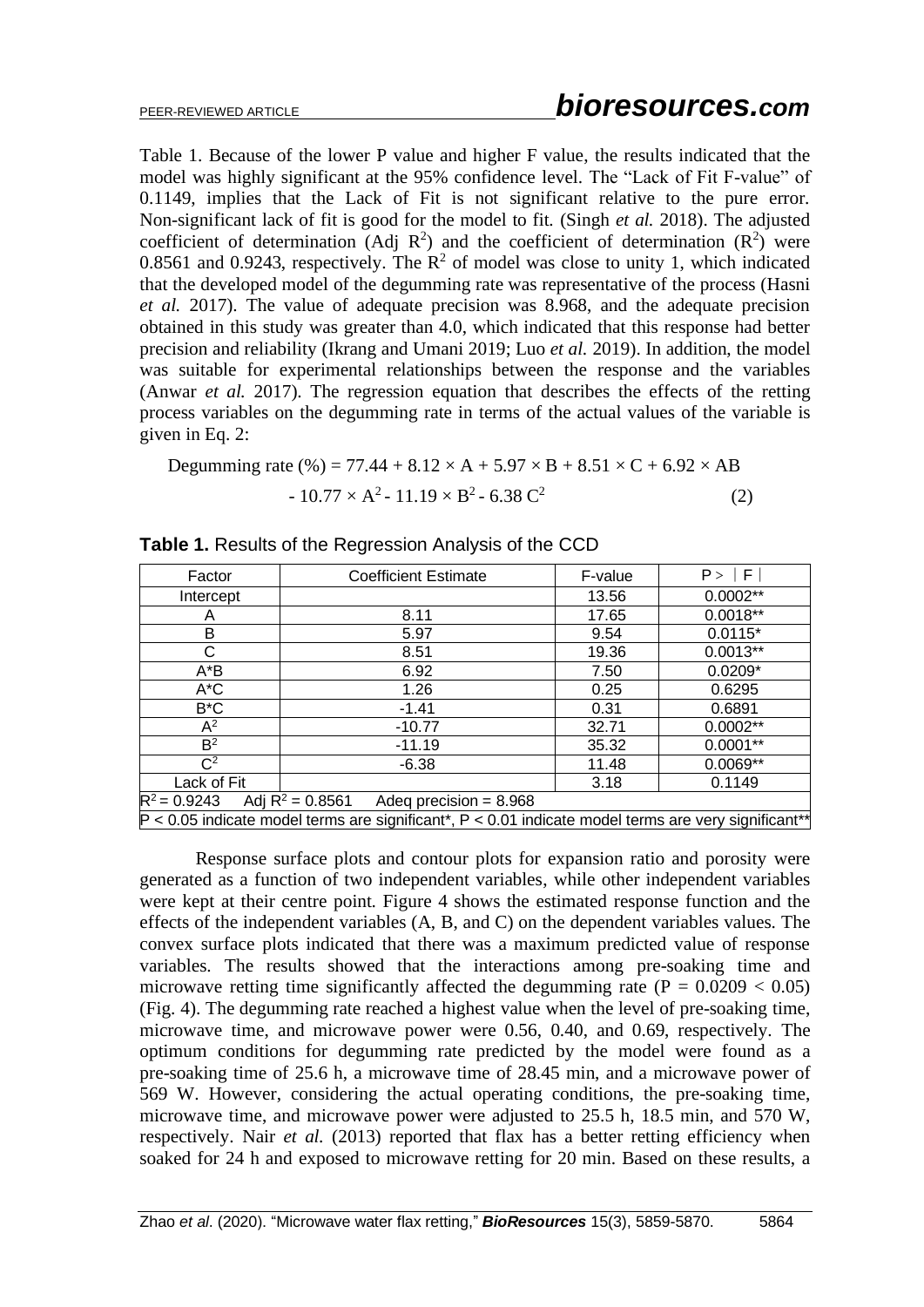maximum degumming rate of  $83.85\% \pm 1.13\%$  was predicted by the software, which was 1.33 times higher than that predicted for natural hot water retting (62.94%  $\pm$  2.53%) (P < 0.05).



**Fig. 4.** The contour plots that show the effect of pre-soaking time and microwave time (a); pre-soaking time and microwave power (b); microwave time and microwave power (c) on the microwave-assisted water retting of flax

Bazaria and Kumar (2016) researched microwave-assisted water retting at the optimum retting conditions to test the adequacy of the model equation for predicting the response values. The results showed that the degumming rate of experimental values was 82.41%  $\pm$  1.07%, which was close to the predicted values (83.85%  $\pm$  1.13%), but higher than those reported by Ruan *et al.* (2015). Therefore, the model was suitable for assessing the behaviour of the retting process conditions of microwave-assisted water retting (Ikrang and Umani 2019).

### **Properties of Fiber**

Weight loss of flax stem is another indicator of the degree of degumming. The results showed that the microwave-assisted water retting  $(12.74\% \pm 1.01\%)$  led to a higher percentage of flax loss than natural hot water retting  $(9.27\% \pm 0.21\%)$  (Table 2). This data were in line with the degumming rate results. It could be concluded that the

Zhao *et al*. (2020). "Microwave water flax retting," *BioResources* 15(3), 5859-5870. 5865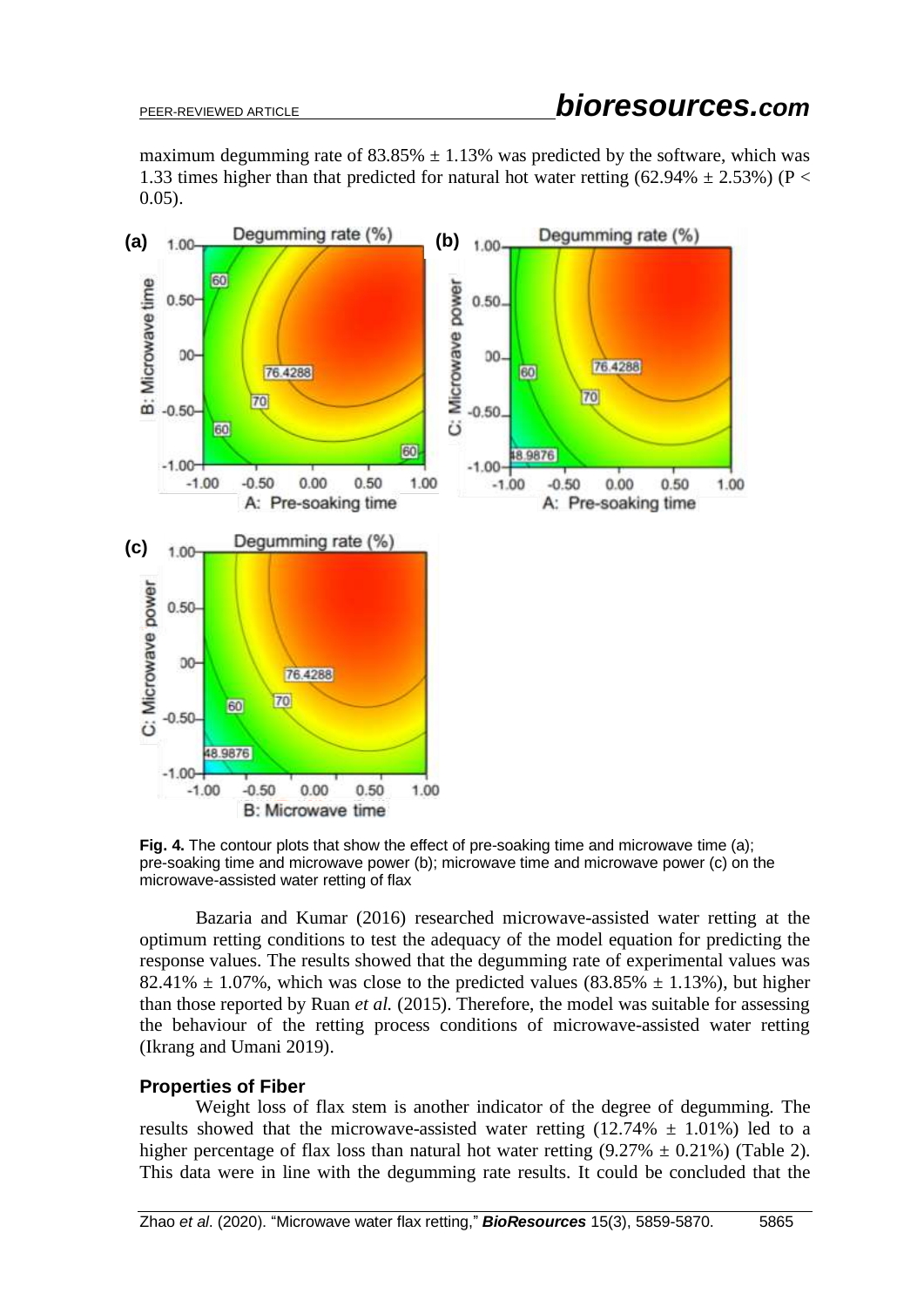application of microwave-assisted water retting resulted in more thorough degradation of pectin substances.

| <b>Retting Method</b>                                                                                    | Degumming         | Strength          | Ratio             | Long                    | Color             |                   |                   |
|----------------------------------------------------------------------------------------------------------|-------------------|-------------------|-------------------|-------------------------|-------------------|-------------------|-------------------|
|                                                                                                          | Rate (%)          | (N)               | Variation         | Fiber                   | '*                | a*                | h*                |
|                                                                                                          |                   |                   | of Strength       | Ratio                   |                   |                   |                   |
|                                                                                                          |                   |                   | (%)               | (%)                     |                   |                   |                   |
| Microwave-assisted                                                                                       | $82.17 \pm$       | 162.93 $\pm$      | $27.28 \pm$       | 14.20                   | 69.19             | 3.65              | 24.08             |
| <b>Water Retting</b>                                                                                     | 1.14a             | 2.37 <sup>a</sup> | 1.03 <sup>a</sup> | $\pm 0.65$ <sup>a</sup> | 士                 | 土                 | 士                 |
|                                                                                                          |                   |                   |                   |                         | 1.04a             | 0.17 <sup>a</sup> | 1.09 <sup>a</sup> |
| Natural Hot Water                                                                                        | 62.94 $\pm$       | $162.78 \pm$      | $26.45 \pm$       | 13.71                   | 64.18             | 4.17              | 24.41             |
| Retting                                                                                                  | 2.53 <sup>b</sup> | 3.19 <sup>a</sup> | 0.61a             | 士                       | 土                 | 士                 | 士                 |
|                                                                                                          |                   |                   |                   | $0.24^{\circ}$          | 1.14 <sup>b</sup> | 0.23 <sup>a</sup> | 1.33 <sup>a</sup> |
| Different letters indicate significant ( $P < 0.05$ ) difference among relative activity within the same |                   |                   |                   |                         |                   |                   |                   |
| column                                                                                                   |                   |                   |                   |                         |                   |                   |                   |

**Table 2.** Properties of Flax Fiber

The strength, ratio variation of strength, and long fiber ratio of flax showed no significant difference due to treatment by either microwave-assisted water retting or natural hot water retting, as the microwave did not change the coefficients of the property values of the flax. The tensile properties in this work were lower than the values reported by Zhao *et al.* (2018) but were within average ranges (Faruk *et al.* 2012). The properties of fibers can indicate their resistance to deformation under applied loads or stresses (Brindha *et al.* 2017). The whiteness of flax fibers exposed to microwave-assisted water retting was higher than those with natural hot water retting, and there was no significant different in the redness or yellowness of the fibers. The colors of the fibers were different because the dissolved pectin components degraded differently. Moreover, the nature hot water retting system included dissolved and settled contaminants and colored materials, which can influence the whiteness of fibers (Wang and Postle 2004). This demonstrated that the industrial application of microwave-assisted water retting would not be harmful (Nair *et al.* 2013). The microstructure pictures of fibers in Fig. 5 show that the fiber had a rougher, fibrillated fiber surface topography after treatment by natural hot water retting, which was because lignin, pectin, and other components were not completely removed (Xu *et al.* 2015).



**Fig. 5.** Surface view of fibers *via* optical microscope of (a) natural hot water retted and (b) microwave-assisted retted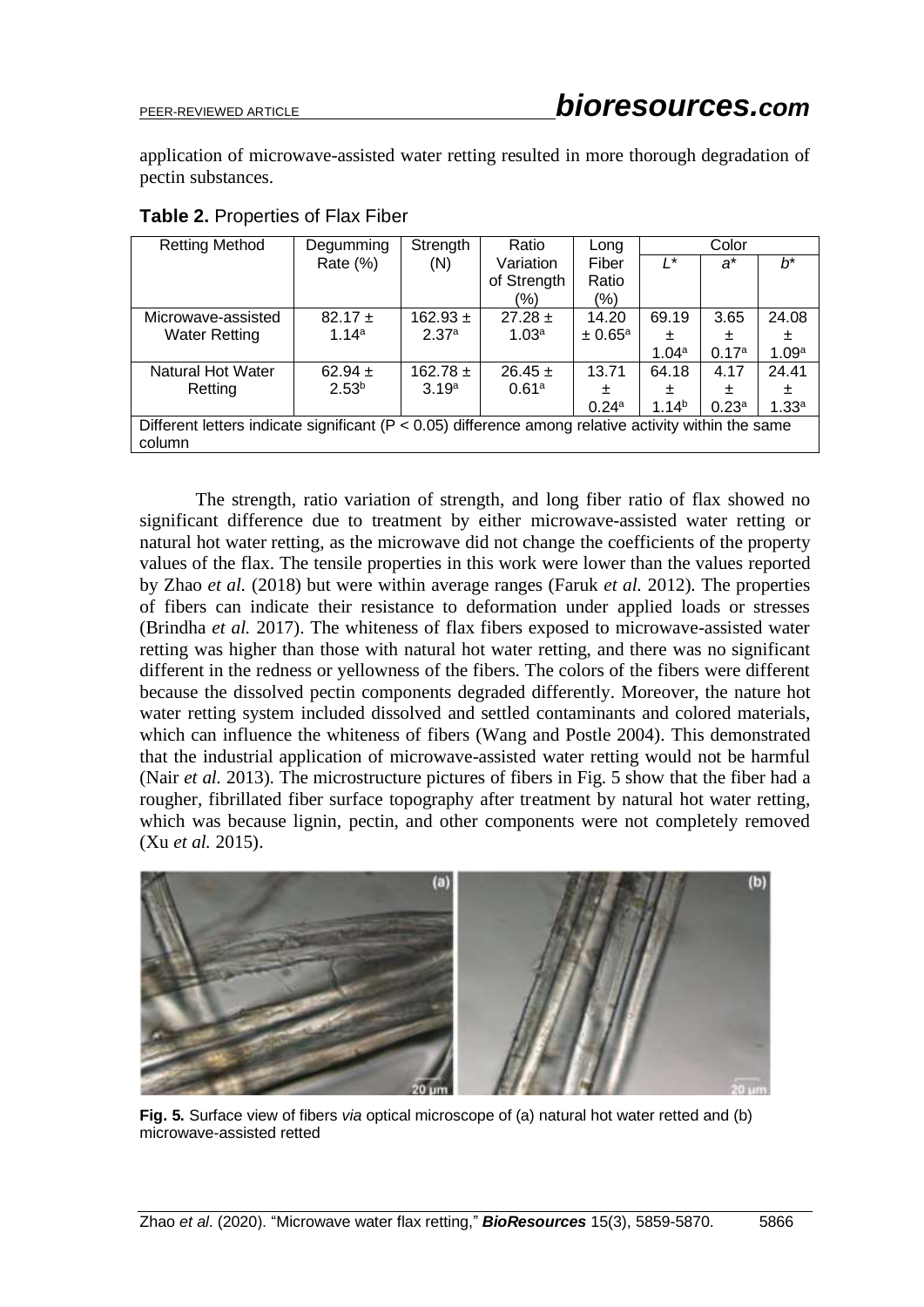In contrast, the fiber exposed to microwave-assisted water retting had a smooth surface. This result was in accordance with the results of others (Nair *et al.* 2014), which demonstrated the effectiveness of microwave-assisted water retting. This method almost completely removed pectin substances in the flax stem, which resulted in the production of pure, individualized fibres. In addition, microwave-assisted water retting resulted in a shorter retting duration than that of natural hot water retting. However, it may be lead to some water pollution and contamination arising from pre-soaking of the flax material. So, in the further research, the changes in color, total dissolved solids (TDS), pH, conductivity quantity of sludge generated, total organic carbon (TOC), total organic nitrogen (TON), total organic phosphorus (TOP) and chemical oxygen demand (COD) of the pre-soaking water should be measured. Such research can help establish whether this type of retting can be useful for agriculture, industry or landscape development.

# **CONCLUSIONS**

- 1. The degumming efficiency of flax was affected significantly by pre-soaking time, microwave time, and microwave power ( $P < 0.05$ ).
- 2. At optimum process parameters of 25.5 h of pre-soaking time, 18.5 min of microwave time, and 570 W of microwave power, the degumming rate for fibers exposed to microwave-assisted treatment was  $82.41\% \pm 1.07\%$ , which was 1.33 times higher than those treated with natural hot water retting  $(P < 0.05)$ .
- 3. Compared with natural hot water retting samples, the properties of fibers exposed to microwave-assisted treatment did not significantly change ( $P > 0.05$ ), and the color and surface of the fibers were significantly improved ( $P < 0.05$ ).
- 4. Microwave-assisted water retting resulted in a shorter retting duration than that required by nature hot water retting.

# **ACKNOWLEDGMENTS**

This research was supported by the National Nature Science Foundation of China (31770538, 31770544, and 31270534), the Post Doctorate Foundation of Heilongjiang Province (LBH-Q18105) and the Fundamental Research Funds for Heilongjiang University, Heilongjiang Province (KJCX201921).

# **REFERENCES CITED**

- Anwar, M., Rasul, M. G., and Ashwath, N. (2017). "Production optimization and quality assessment of papaya (*Carica papaya*) biodiesel fwith response surface methodology," *Energ. Convers. Manage.* 156, 103-112. DOI: 10.1016/j.enconman.2017.11.004
- Bazaria, B., and Kumar, P. (2016). "Optimization of spray drying parameters for beetroot juice powder using response surface methodology (RSM)," *Journal of the Saudi Society of Agricultural Sciences* 17(4), 408-415. DOI: 10.1016/j.jssas.2016.09.007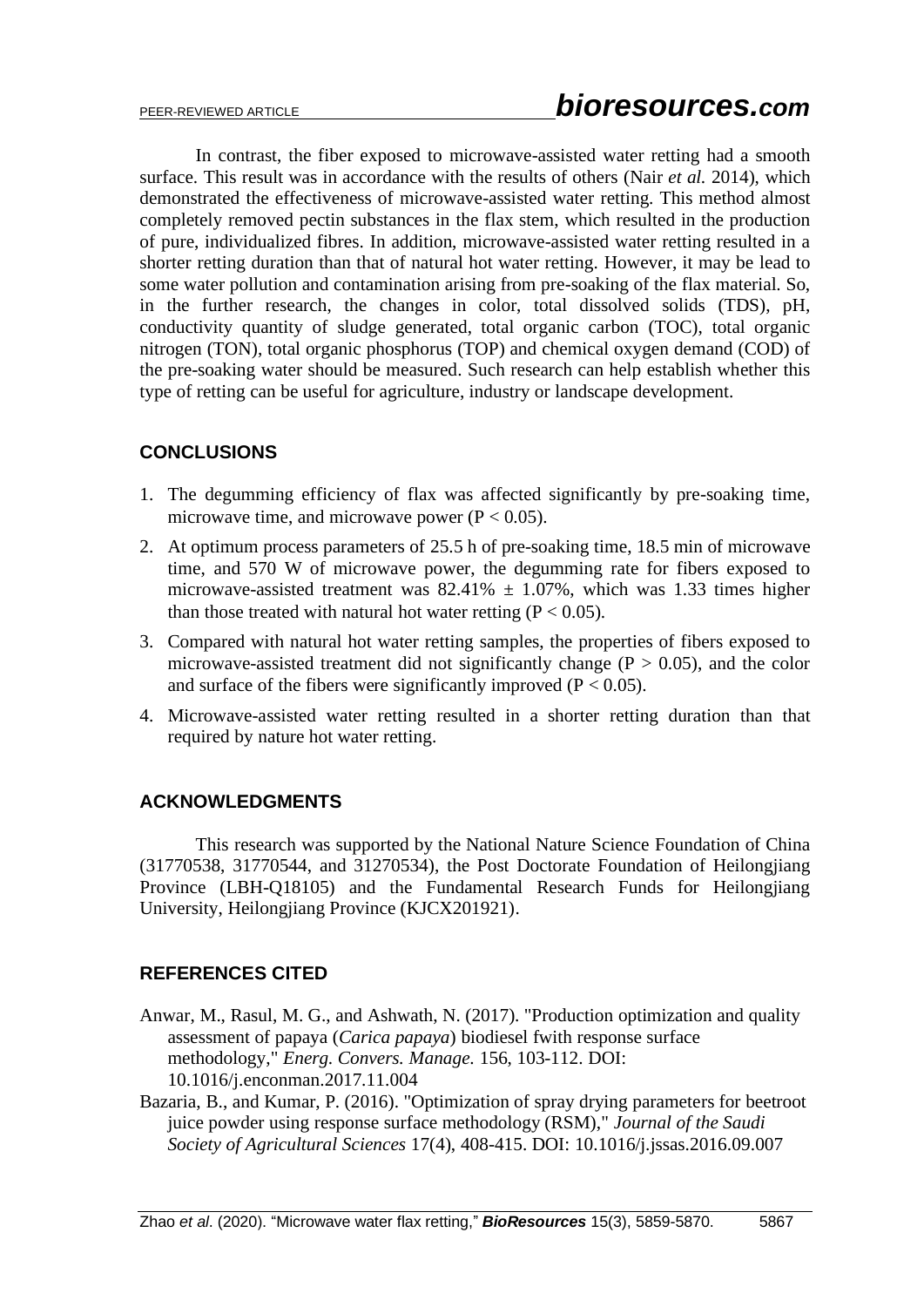- Brindha, R., Narayana, C. K., Vijayalakshmi, V., and Nachane, R. P. (2017). "Effect of different retting processes on yield and quality of banana pseudostem fiber," *J. Nat. Fibers* 16(1), 58-67. DOI: 10.1080/15440478.2017.1401505
- De la Hoz, A., Díaz-Ortiz, A., and Moreno, A. (2005). "Microwaves in organic synthesis. Thermal and non-thermal microwave effects," *Chem. Soc. Rev.* 34(2), 164-178. DOI: 10.1039/b411438h
- Du, R., Zhao, F., Pan, L., Han, Y., Xiao, H., and Zhou, Z. (2018). "Optimization and purification of glucansucrase produced by *Leuconostoc mesenteroides* DRP2-19 isolated from Chinese sauerkraut," *Prep. Biochem. Biotech.* 48(6), 465-473. DOI: 10.1080/10826068.2018.1466149
- Faruk, O., Bledzki, A. K., Fink, H.-P., and Sain, M. (2012). "Biocomposites reinforced with natural fibers: 2000-2010," *Prog. Polym. Sci.* 37(11), 1552-1596. DOI: 10.1016/j.progpolymsci.2012.04.003
- GB/T 17345-31 (2008). "Flax suctched line," Standardization Administration of the China, Beijing, China.
- Guo, Y., and Zhao, S. (2010). "The application of ultrasonic in degumming for hemp," *Applied Physics Research* 2(1), 139-143. DOI: 10.5539/apr.v2n1p139
- Hasni, K., Ilham, Z., Dharma, S., and Varman, M. (2017). "Optimization of biodiesel production from *Brucea javanica* seeds oil as novel non-edible feedstock using response surface methodology," *Energ. Convers. Manage.* 149, 392-400. DOI: 10.1016/j.enconman.2017.07.037
- Hassan, A., Yahya, R., Yahaya, A. H., Tahir, A. R. M., and Hornsby, P. R. (2004). "Tensile, impact and fiber length properties of injection-molded short and long glass fiber-reinforced polyamide 6, 6 composites," *J. Reinf. Plast. Comp.* 23(9), 969-986. DOI: 10.1177/0731684404033960
- Ikrang, E. G., and Umani, K. C. (2019). "Optimization of process conditions for drying of catfish (*Clarias gariepinus*) using response surface methodology (RSM)," *Food Science and Human Wellness* 8(1), 46-52. DOI: 10.1016/j.fshw.2019.01.002
- Li, C., Liu, S., Song, Y., Nie, K., Ben, H., Zhang, Y., Han, G., and Jiang, W. (2020). "A facile and eco-friendly method to extract *Apocynum venetum* fibers using microwave-assisted ultrasonic degumming," *Ind. Crop. Prod.* 151, 112443. DOI: 10.1016/j.indcrop.2020.112443
- Luo, Y., Zhang, W., Li, J., Zhang, L., Zou, J., Hu, J., Yang, L., Xi, Y., and Liao, T. (2019). "Optimization of uranium removal from uranium plant wastewater by response surface methodology (RSM)," *Green Process. Synth.* 8(1), 808-813. DOI: 10.1515/gps-2019-0050
- Nair, G. R., Kurian, J., Yaylayan, V., Rho, D., Lyew, D., and Raghavan, G. S. V. (2014). "Microwave-assisted retting and optimization of the process through chemical composition analysis of the matrix," *Ind. Crop. Prod.* 52(52), 85-94. DOI: 10.1016/j.indcrop.2013.10.007
- Nair, G. R., Lyew, D., Yaylayan, V., and Raghavan, V. (2015). "Application of microwave energy in degumming of hemp stems for the processing of fibres," *Biosyst. Eng.* 131, 23-31. DOI: 10.1016/j.biosystemseng.2014.12.012
- Nair, G. R., Rho, D., Yaylayan, V., and Raghavan, V. (2013). "Microwave assisted retting – A novel method of processing of flax stems," *Biosyst. Eng.* 116(4), 427-435. DOI: 10.1016/j.biosystemseng.2013.10.004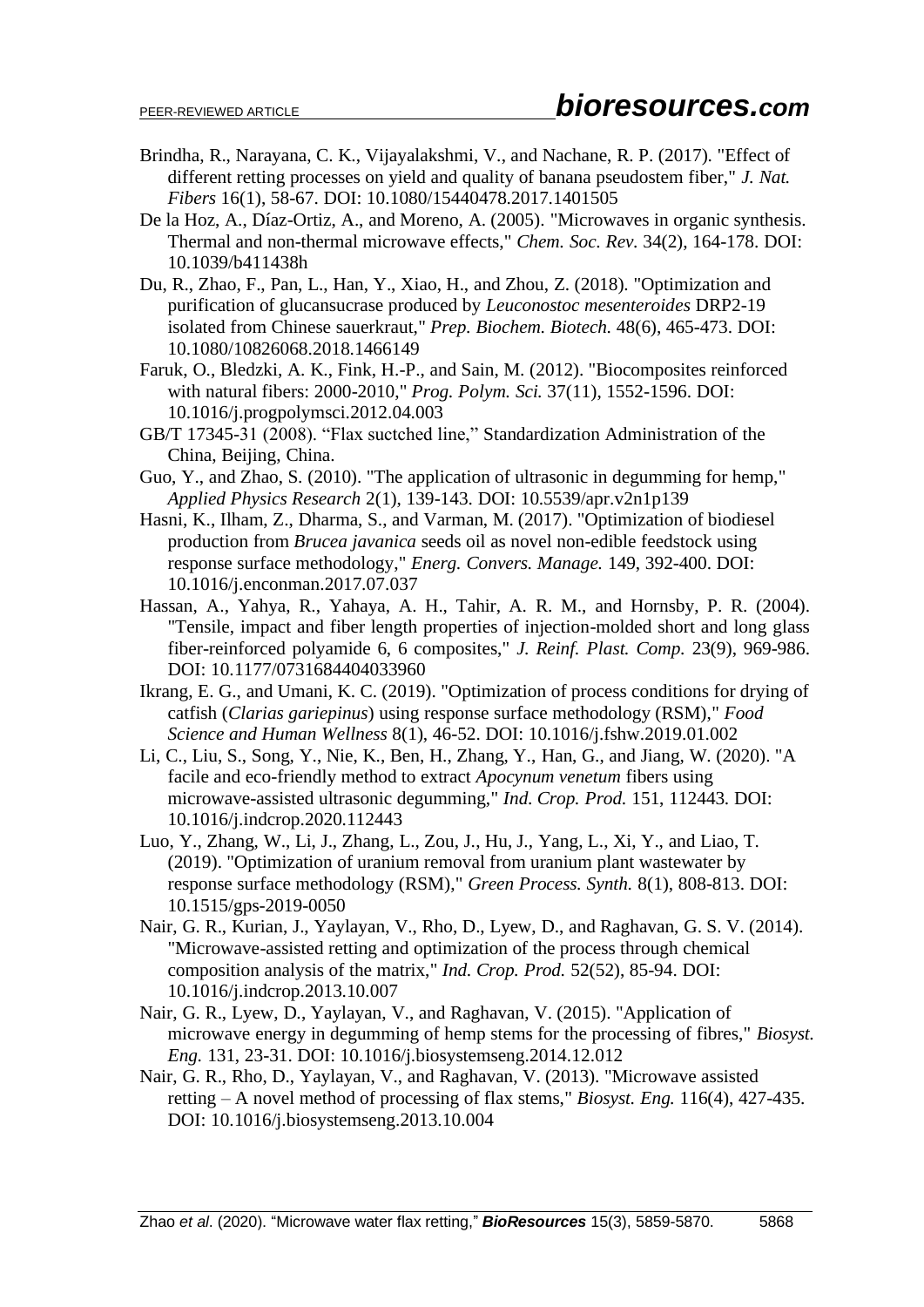- Nair, G. R., Singh, A., Kurian, J., and Raghavan, G. S. V. (2016). "Mathematical analysis of compound release during microwave assisted retting of flax stems," *Biosyst. Eng.* 150, 214-221. DOI: 10.1016/j.biosystemseng.2016.08.009
- Rognes, H., Gellerstedt, G., and Henriksson, G. (2000). "Optimization of flax fiber separation by leaching," *Cell. Chem. Technol.* 34(4), 331-340.
- Ruan, P., Raghavan, V., Gariepy, Y., and Du, J. (2015). "Characterization of flax water retting of different durations in laboratory condition and evaluation of its fiber properties," *BioResources* 10(2), 3553-3563. DOI: 10.15376/biores.10.2.3553-3563
- Saltzman, M. (1981). *Principles of Color Technology, Second Edition*, John Wiley & Sons, New York, NY, USA.
- Singh, V., Belova, L., Singh, B., and Sharma, Y. C. (2018). "Biodiesel production using a novel heterogeneous catalyst, magnesium zirconate  $(Mg_2Zr_5O_{12})$ : Process optimization through response surface methodology (RSM)," *Energ. Convers. Manage.* 174, 198-207. DOI: 10.1016/j.enconman.2018.08.029
- Tsubaki, S., and Azuma, J. I. (2011). "Application of microwave technology for utilization of recalcitrant biomass," in: *Advances in Induction and Microwave Heating of Mineral and Organic Materials*, InTechOpen, Online, pp. 697-722. DOI: 10.5772/14040
- Wang, H. M., and Postle, R. (2004). "Improving the color features of hemp fibers after chemical preparation for textile applications," *Textile Research Journal* 74(9), 781-786. DOI: 10.1177/004051750407400906
- Xu, S., Xiong, C., Tan, W., and Zhang, Y. (2015). "Microstructural, thermal, and tensile characterization of banana pseudo-stem fibers obtained with mechanical, chemical, and enzyme extraction," *BioResources* 10(2), 3724-3735. DOI: 10.15376/biores.10.2.3724-3735
- Zhang, J., Henriksson, G., and Johansson, G. (2000). "Polygalacturonase is the key component in enzymatic retting of flax," *J. Biotechnol.* 81(1), 85-89. DOI: 10.1016/s0168-1656(00)00286-8
- Zhao, D., Pan, C., Ping, W., and Ge, J. (2018). "Degumming crude enzyme produced by *Bacillus cereus* HDYM-02 and its application in flax retting," *BioResources* 13(3), 5213-5224. DOI: 10.15376/biores.13.3.5213-5224
- Zhao, D., Liu, P., Pan, C., Du, R., Ping, W., and Ge, J. (2016). "Flax retting by degumming composite enzyme produced by *Bacillus licheniformis* HDYM-04 and effect on fiber properties," *J. Text. I.* 108(4), 507-510. DOI: 10.1080/00405000.2016.1171482

Article submitted: April 3, 2020; Peer review completed: May 9, 2020; Revised version received: June 7, 2020; Accepted: June 8, 2020; Published: June 15, 2020. DOI: 10.15376/biores.15.3.5859-5870